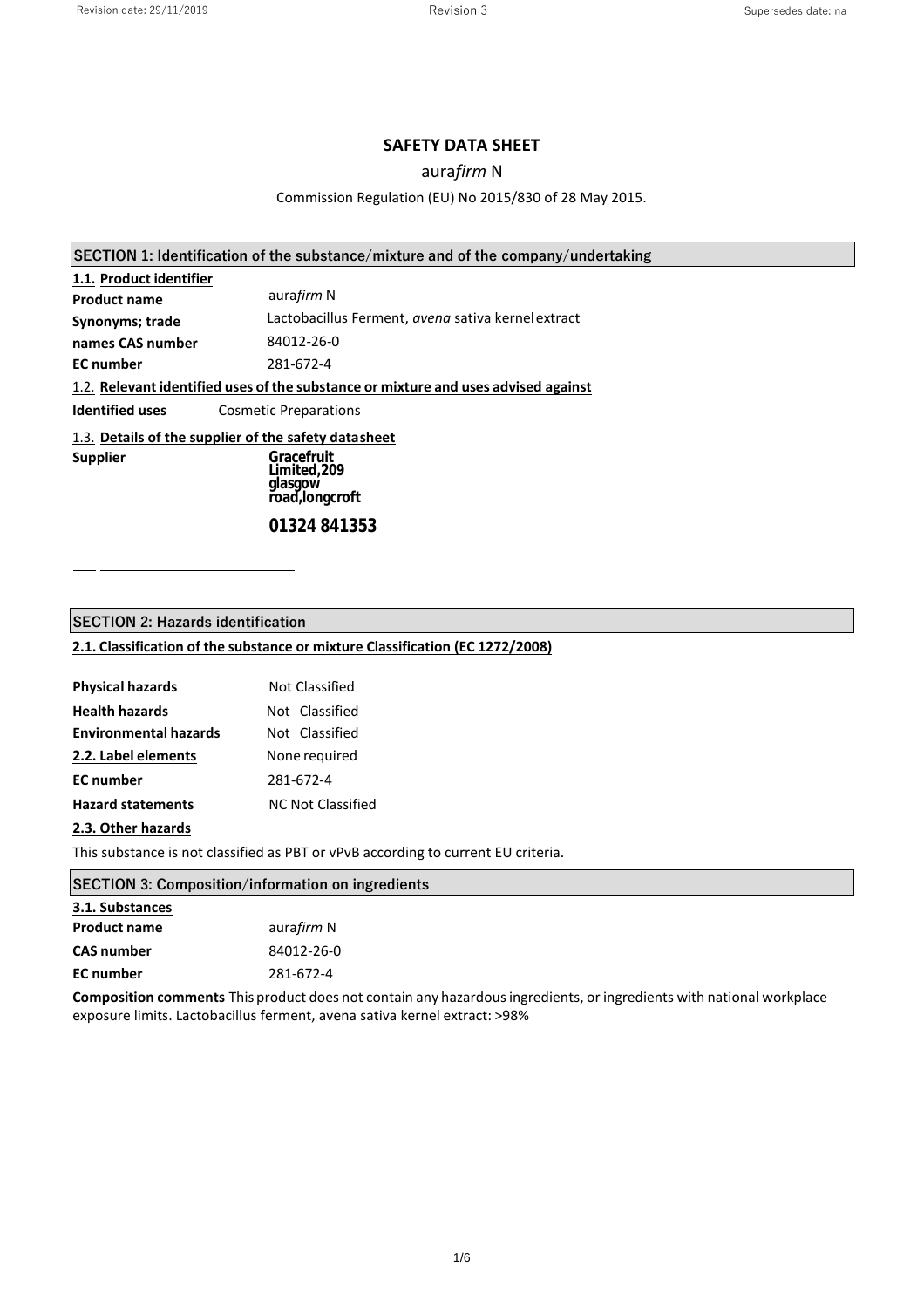| <b>SECTION 4: First aid measures</b>                    |                                                                                                                                                                                         |
|---------------------------------------------------------|-----------------------------------------------------------------------------------------------------------------------------------------------------------------------------------------|
| 4.1. Description of first aid measures                  |                                                                                                                                                                                         |
| Inhalation                                              | No specific recommendations.                                                                                                                                                            |
| Ingestion                                               | Rinse mouth thoroughly with water. If vomiting occurs, the head should be kept low so that<br>vomit does not enter the lungs.                                                           |
| <b>Skin contact</b>                                     | Wash skin thoroughly with soap and water.                                                                                                                                               |
| Eye contact                                             | Rinse eye with tap water for approximately 15 min, take care to remove contact lenses first.                                                                                            |
|                                                         | 4.2. Most important symptoms and effects, both acute and delayed                                                                                                                        |
| <b>Inhalation</b>                                       | Not a likely route of exposure as product is not volatile. Remove to fresh air.                                                                                                         |
| Ingestion                                               | Get medical attention if symptoms are severe or persist.                                                                                                                                |
| <b>Skin contact</b>                                     | Get medical attention if irritation persists after washing.                                                                                                                             |
| Eye contact                                             | Get medical attention if symptoms are severe or persist.                                                                                                                                |
|                                                         | 4.3. Indication of any immediate medical attention and special treatment needed                                                                                                         |
|                                                         |                                                                                                                                                                                         |
| Notes for the doctor                                    | No specific recommendations.                                                                                                                                                            |
| <b>SECTION 5: Firefighting measures</b>                 |                                                                                                                                                                                         |
| 5.1. Extinguishing media                                | Suitable extinguishing media Extinguish with foam, carbon dioxide, dry powder or water fog.                                                                                             |
| <b>Unsuitable</b><br>extinguishing media                | Do not use water jet as an extinguisher, as this will spread the fire.                                                                                                                  |
|                                                         |                                                                                                                                                                                         |
|                                                         | 5.2. Special hazards arising from the substance or mixture                                                                                                                              |
| <b>Hazardous</b><br>combustion products                 | None identified.                                                                                                                                                                        |
| 5.3. Advice for firefighters                            | In case of fire and/or explosion do not breathe fumes.                                                                                                                                  |
| <b>Protective actions during</b><br>firefighting        |                                                                                                                                                                                         |
| <b>Special protective</b><br>equipment for firefighters | clothing.                                                                                                                                                                               |
| <b>SECTION 6: Accidental release measures</b>           |                                                                                                                                                                                         |
|                                                         | 6.1. Personal precautions, protective equipment and emergency procedures                                                                                                                |
| <b>Personal precautions</b>                             | Wear positive-pressure self-contained breathing apparatus (SCBA) and appropriate protective<br>For personal protection, see Section 8. Provide adequate ventilation. Avoid contact with |

#### eyes. **6.2. Environmental precautions**

**Environmental precautions** Do not discharge into drains or watercourses or onto the ground.

#### **6.3. Methods and material for containment and cleaning up**

**Methods for cleaning up** Collect and place in suitable waste disposal containers and seal securely. For waste disposal, see Section 13.

#### **6.4. Reference to other sections**

**Reference to other sections** For personal protection, see Section 8. For waste disposal, see section 13.

# **SECTION 7: Handling and storage**

**7.1. Precautions for safe handling**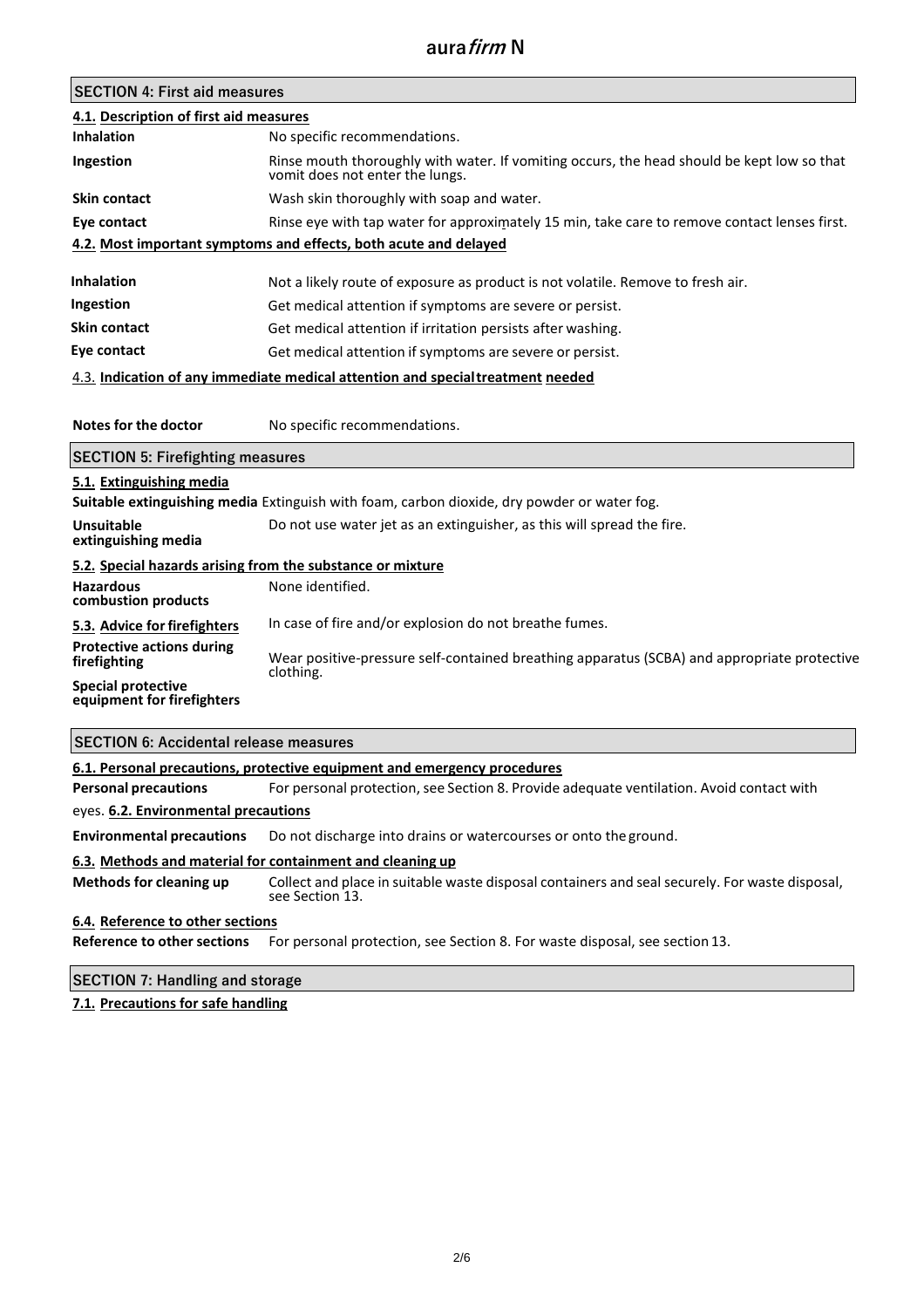| Usage precautions                               | Avoid contact with eyes. Provide adequate ventilation. Keep container tightly closed and<br>at temperature not exceeding 35°C.                                                                                       |
|-------------------------------------------------|----------------------------------------------------------------------------------------------------------------------------------------------------------------------------------------------------------------------|
| Advice on general<br>occupational<br>hygiene    | No specific measures identified.                                                                                                                                                                                     |
|                                                 | 7.2. Conditions for safe storage, including any incompatibilities                                                                                                                                                    |
| <b>Storage precautions</b>                      | Store in tightly-closed, original container in a dry, cool and well-ventilated place. Avoid<br>exposure to high temperatures or direct sunlight. Store at temperatures between 10°C<br>and 35°C. Protect from frost. |
| Storage class                                   | $10 - 13$                                                                                                                                                                                                            |
| 7.3. Specific end use(s)<br>Specific end use(s) | The identified uses for this product are detailed in Section 1.2.                                                                                                                                                    |

## **SECTION 8: Exposure Controls/personal protection**

# **8.1. Control parameters**

**Ingredient comments** No exposure limits known for ingredients.

## **8.2. Exposure controls**

**Protective equipment**





| <b>Appropriate engineering</b><br>controls | Provide adequate ventilation.                                                                                                                                                                                                                                                           |
|--------------------------------------------|-----------------------------------------------------------------------------------------------------------------------------------------------------------------------------------------------------------------------------------------------------------------------------------------|
| Eye/face protection                        | Tight-fitting safety glasses.                                                                                                                                                                                                                                                           |
| <b>Hand protection</b>                     | It is recommended that chemical-resistant, impervious gloves are worn.                                                                                                                                                                                                                  |
| Other skin and<br>body protection          | Wear protective clothing.                                                                                                                                                                                                                                                               |
| <b>Hygiene measures</b>                    | Do not eat, drink or smoke when using this product. Wash at the end of each work shift<br>and before eating, smoking and using the toilet. Keep away from food, drink and animal<br>feeding stuffs. Promptly remove any clothing that becomes contaminated. Provide<br>eyewash station. |
| <b>Respiratory protection</b>              | If ventilation is inadequate, suitable respiratory protection must be worn. In confined or<br>poorly- ventilated spaces, a supplied-air respirator must be worn.                                                                                                                        |

## **SECTION 9: Physical and Chemical Properties**

#### **9.1. Information on basic physical andchemical properties Appearance**  Turbid liquid.

| Colour                          | Pale brown.                            |
|---------------------------------|----------------------------------------|
| Odour                           | Characteristic ferment.                |
| <b>Odour threshold</b>          | Not determined.                        |
| рH                              | pH (concentrated solution): 3.8 to 4.3 |
| <b>Melting point</b>            | Not applicable.                        |
| Initial boiling point and range |                                        |
|                                 | $>100^{\circ}$ C                       |
| <b>Flash point</b>              | Not relevant.                          |
| <b>Evaporation rate</b>         | The product is non-volatile.           |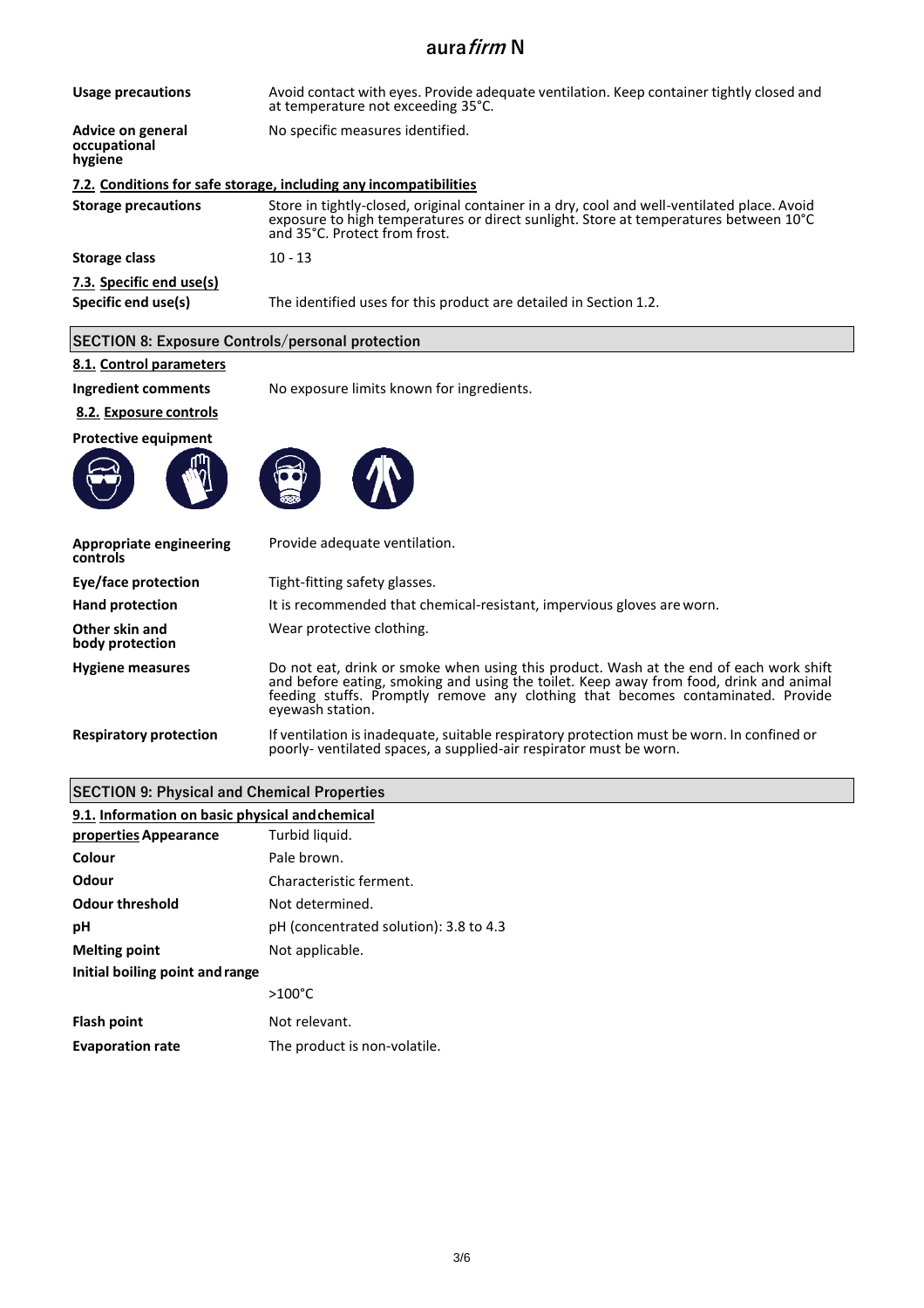| <b>Upper/lower flammability</b><br>or explosive limits                                                         | The product is not flammable.                                                                                                                                                                                                                                                                                                                                                                                             |
|----------------------------------------------------------------------------------------------------------------|---------------------------------------------------------------------------------------------------------------------------------------------------------------------------------------------------------------------------------------------------------------------------------------------------------------------------------------------------------------------------------------------------------------------------|
| <b>Other flammability</b>                                                                                      | Not determined.                                                                                                                                                                                                                                                                                                                                                                                                           |
| Vapour pressure                                                                                                | Not determined.                                                                                                                                                                                                                                                                                                                                                                                                           |
| <b>Vapour density</b>                                                                                          | Not determined.                                                                                                                                                                                                                                                                                                                                                                                                           |
| <b>Relative density</b>                                                                                        | $1.00 - 1.10$ g/ml.                                                                                                                                                                                                                                                                                                                                                                                                       |
| Solubility(ies)                                                                                                | Soluble in water.                                                                                                                                                                                                                                                                                                                                                                                                         |
| <b>Partition coefficient</b>                                                                                   | No information available.                                                                                                                                                                                                                                                                                                                                                                                                 |
| <b>Auto-ignition temperature</b>                                                                               | Not determined.                                                                                                                                                                                                                                                                                                                                                                                                           |
| Decomposition Temperature Not determined.                                                                      |                                                                                                                                                                                                                                                                                                                                                                                                                           |
| <b>Viscosity</b>                                                                                               | Not determined.                                                                                                                                                                                                                                                                                                                                                                                                           |
| <b>Explosive properties</b>                                                                                    | Not applicable.                                                                                                                                                                                                                                                                                                                                                                                                           |
| 9.2. Other information                                                                                         |                                                                                                                                                                                                                                                                                                                                                                                                                           |
| <b>Other information</b>                                                                                       | No information required.                                                                                                                                                                                                                                                                                                                                                                                                  |
| <b>SECTION 10: Stability and reactivity</b>                                                                    |                                                                                                                                                                                                                                                                                                                                                                                                                           |
| 10.1. Reactivity<br>Reactivity                                                                                 | There are no known reactivity hazards associated with this product.                                                                                                                                                                                                                                                                                                                                                       |
| 10.2. Chemical stability                                                                                       |                                                                                                                                                                                                                                                                                                                                                                                                                           |
| <b>Stability</b>                                                                                               | Stable under the prescribed storage conditions. 4 years stable in closed containers                                                                                                                                                                                                                                                                                                                                       |
| 10.3. Possibility of hazardous reactions                                                                       |                                                                                                                                                                                                                                                                                                                                                                                                                           |
| <b>Possibility of hazardous</b><br>reactions                                                                   | Not determined.                                                                                                                                                                                                                                                                                                                                                                                                           |
| 10.4. Conditions to avoid                                                                                      |                                                                                                                                                                                                                                                                                                                                                                                                                           |
| <b>Conditions to avoid</b>                                                                                     | Light. Product may discolour on exposure to light. Air.                                                                                                                                                                                                                                                                                                                                                                   |
| 10.5. Incompatible materials                                                                                   |                                                                                                                                                                                                                                                                                                                                                                                                                           |
| <b>Materials to avoid</b>                                                                                      | None known.                                                                                                                                                                                                                                                                                                                                                                                                               |
| 10.6. Hazardous decomposition products                                                                         |                                                                                                                                                                                                                                                                                                                                                                                                                           |
| Hazardous<br>decomposition products                                                                            | No known hazardous decomposition products.                                                                                                                                                                                                                                                                                                                                                                                |
| <b>SECTION 11: Toxicological information</b>                                                                   |                                                                                                                                                                                                                                                                                                                                                                                                                           |
| 11.1. Information on toxicological effects                                                                     |                                                                                                                                                                                                                                                                                                                                                                                                                           |
| <b>Toxicological effects</b>                                                                                   | This product is a lactobacillus ferment of avena sativa kernel extract. The lactobacillus strain<br>is also used in food and pro-biotic fermentation and has a qualified presumption of safety<br>(QPS - https://www.efsa.europa.eu/en/topics/topic/qualified-presumption-safety-qps). The<br>avena sativa kernel extract is an extract from oats which is a common food and there are no<br>concerns about its toxicity. |
| <b>Acute toxicity - oral</b>                                                                                   |                                                                                                                                                                                                                                                                                                                                                                                                                           |
| Notes (oral LD <sub>50</sub> )                                                                                 | No information available.                                                                                                                                                                                                                                                                                                                                                                                                 |
| <b>Acute toxicity - dermal</b><br>Notes (dermal LD <sub>50</sub> )                                             | No information available.                                                                                                                                                                                                                                                                                                                                                                                                 |
| <b>Acute toxicity - inhalation</b><br>Notes (inhalation LC <sub>50</sub> )<br><b>Skin corrosion/irritation</b> | No information available.                                                                                                                                                                                                                                                                                                                                                                                                 |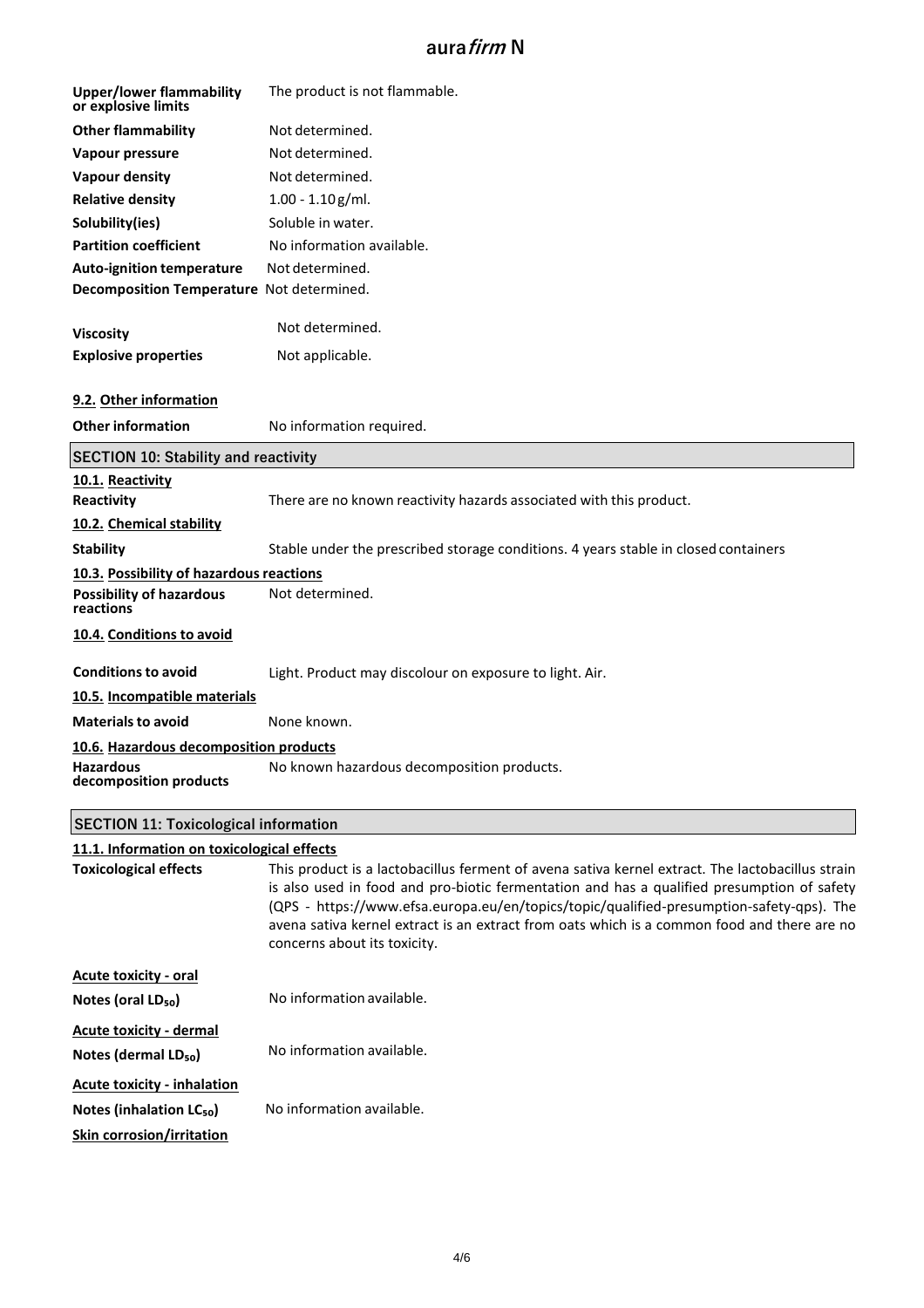| <b>Skin corrosion/irritation</b> | Human patch test. Well tolerated                                                                                                                                                                                                                                         |
|----------------------------------|--------------------------------------------------------------------------------------------------------------------------------------------------------------------------------------------------------------------------------------------------------------------------|
| Serious eye damage/irritation    |                                                                                                                                                                                                                                                                          |
|                                  | Serious eve damage/irritation No information available.                                                                                                                                                                                                                  |
| <b>Skin sensitisation</b>        | The Cosmetic Ingredient Review Par                                                                                                                                                                                                                                       |
| <b>Skin sensitisation</b>        | Ingredients do not have the propertion<br>Protect the contract of the contract of the contract of the contract of the contract of the contract of the contract of the contract of the contract of the contract of the contract of the contract of the contract of the co |

**Respiratory sensitisation** The Cosmetic Ingredient Avena Sativa (Oat)-Derived es required to induce Type 1 hypersensitivity, thus the Panel concluded that these products had a low potential to cause sensitivity. Additionally, the Panel was not as concerned about the potential for protein in A. sativa-derived ingredients to cause Type I reactions because, compared to wheat, soy, eggs, and nuts, oats are not considered to be a major food allergen.

**Respiratory sensitisation** No information available.

**Germ cell mutagenicity Genotoxicity** 

**Reproductive toxicity**

**Aspiration hazard**

**Ecotoxicity 12.1. Toxicity**

**Mobility**

**Carcinogenicity** No information available.

**Carcinogenicity**

**Fertility** No information available.

**Development** No information available.

**Specific target organ toxicity - single exposure**

**STOT - single exposure** No information available.

**Specific target organ toxicity - repeated exposure**

**STOT - repeated exposure** No information available.

**Aspiration hazard** No information available.

**General information** No specific health hazards known.

No information available.

No data on possible environmental effects have been found **SECTION 12: Ecological Information**

**Toxicity** No data available.

**12.2. Persistence and degradability**

**Persistence and degradability** The product is readily biodegradable.

**12.3. Bioaccumulative potential**

**Bioaccumulative potential**  No data available on bioaccumulation.

**Partition coefficient 12.4. Mobility in soil**  No information available.

No data available.

**12.5. Results of PBT and vPvB assessment**

**Results of PBT and vPvB assessment** This product does not contain any substances classified as PBT or vPvB.

**12.6. Other adverse** 

**effects Other adverse effects** Not applicable.

**SECTION 13: Disposal considerations**

## **13.1. Waste treatment methods**